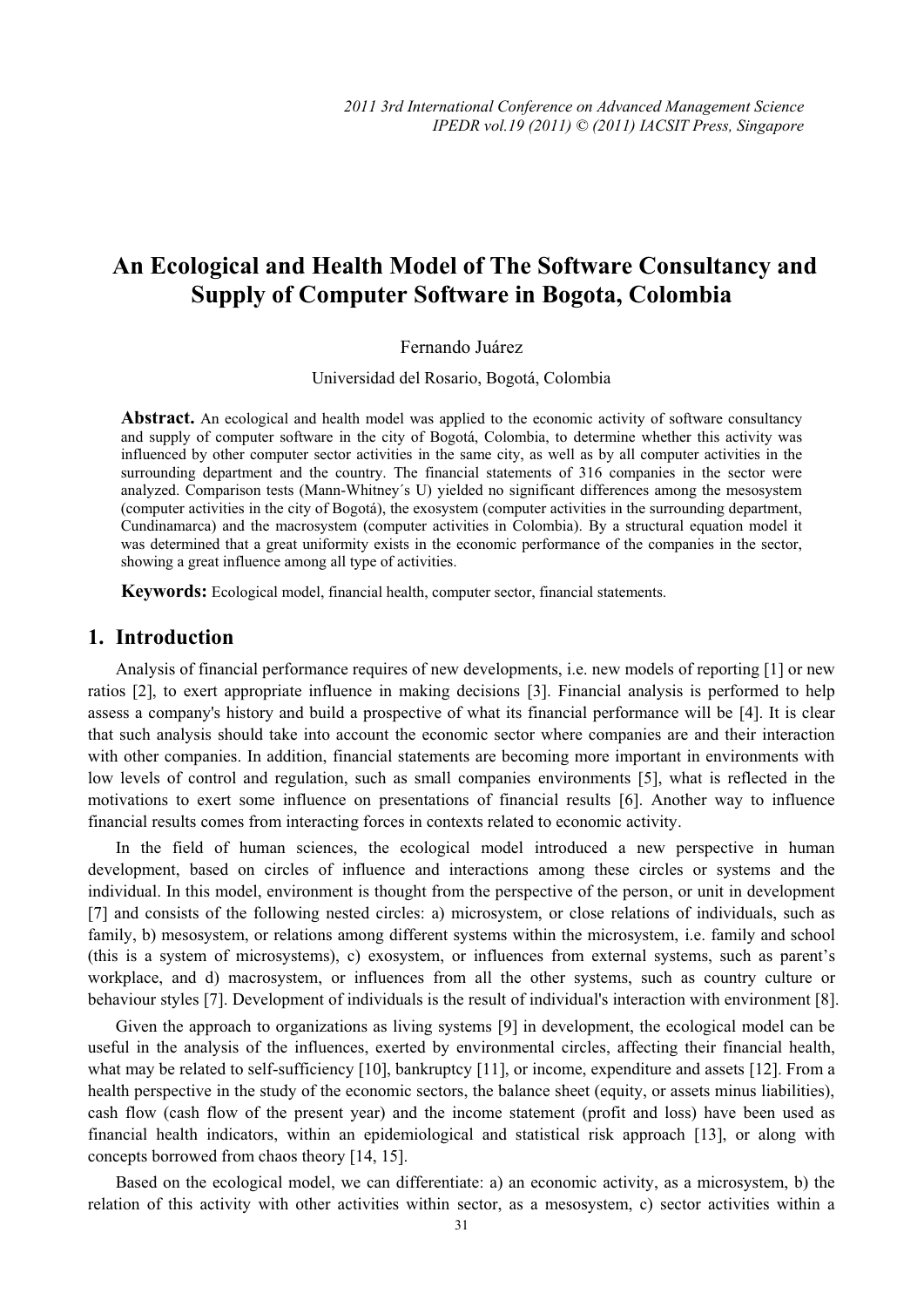department or state, as an exosystem and d) the relation of an activity with those of the rest of the country, as a macrosystem.

Accordingly, the objective of this research is to apply the ecological model in the analysis of circles of influence on financial statements and determine differences or similarities among the health financial statements of different systems. The underlying assumption is that if no differences are found, there are interactions and influences among companies located in different influence circles, and the more these influences increase, companies will tend to homogenize their results. Comparison was a method used in the ecological model [7]. Interactions among individuals shape behavior, so the greater the influences the greater the resemblance.

## **2. Methods**

#### **2.1. Sample**

The financial statements of 316 companies, belonging to computer sector in Colombia, according to the information provided by the Superintendence of Societies for the year 2010, were taken as a purposeful sample. This is a medium size sector in Colombian economy, with small and medium companies involved in activities such as: a) Computer equipment consultancy (ISIC = K7210), b) Software consultancy and supply of computer software (ISIC = K7220), c) Data processing (ISIC = K7230), d) Activities related to databases  $(ISIC = K7240)$ , e) Maintenance and repair of office, accounting and computing machinery  $(ISIC = K7250)$ , f) Other activities (ISIC = K7290). The software consultancy and supply of computer software activity (ISIC  $=$  K7220) within the city of Bogotá, was selected to analyze its relations with other environments. Regarding computer sector, Bogotá has the highest economic concentration, with 251 companies, while the rest of the country has only 65 companies.

Equity, cash flow of the present year and profit and loss were selected as health financial indicators.

#### **2.2. Results**

The computer software consultancy and supply of software (K7220) activity in Bogota, has an average equity of 3,003,902 (SD = 9,086,786), an average profit and loss of 296,307.39 (SD = 2,536,847) and an average cash flow of the present year of  $509,807$  (SD = 1,256,730) (average figures in thousands of Colombian pesos). These indicators have the following correlation with each other (Spearman´s *rho* coefficient): a) Equity-Profit and loss, *rho* = .531, p <.01, b) Equity-Cash flow of the present year, *rho* = .582, p <.01 and c) Profit and loss-Cash flow of the present year, *rho* = .425, p <.01.

The financial performance of computer sector in Colombia shows an uneven distribution in the country, what is depicted in Figure 1, where values are concentrated around zero, with a few companies reaching higher values.



Figure 1. Distribution of health financial indicators in computer sector.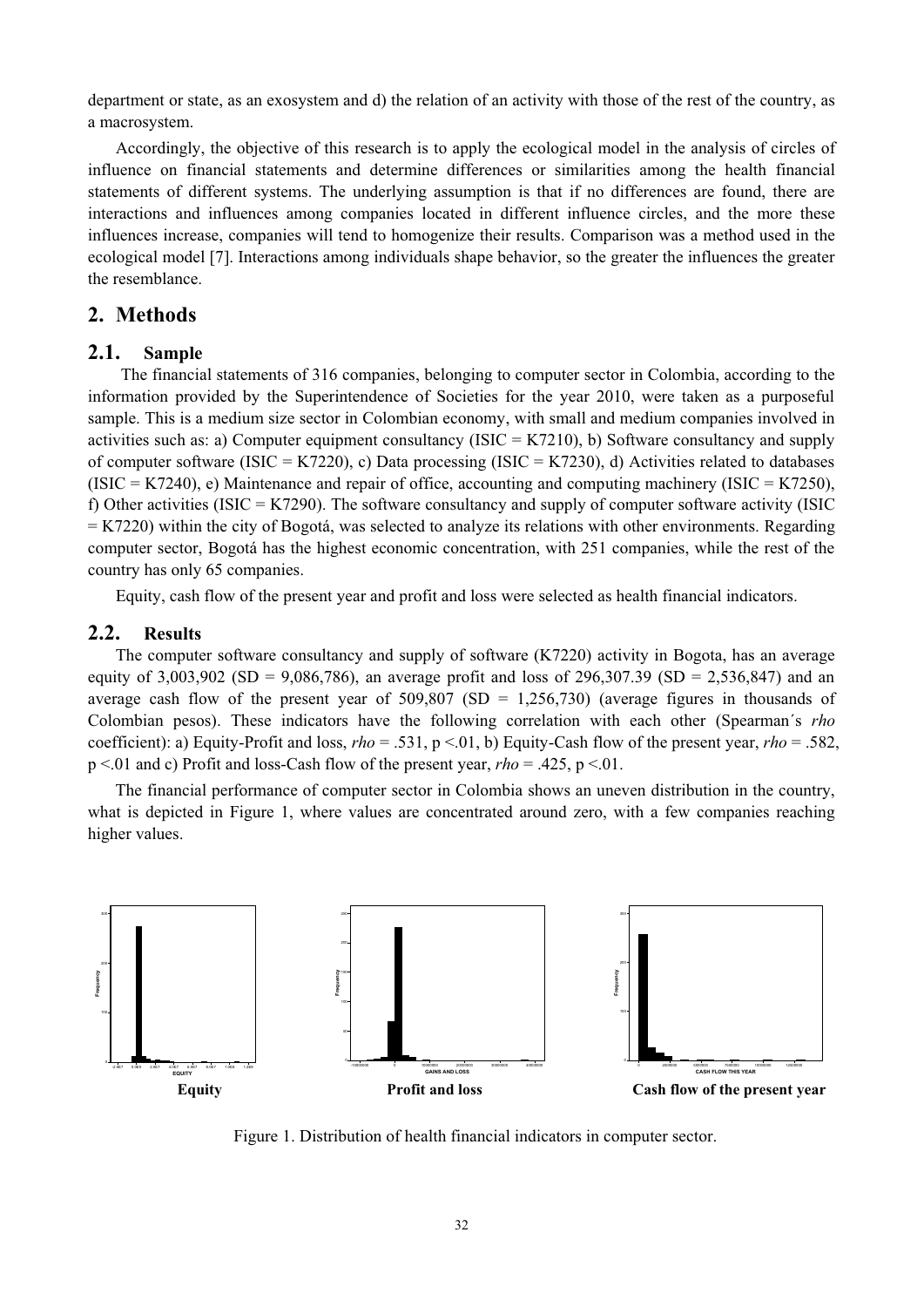To analyze differences among systems, according to ecologic model, companies were grouped:

1) Companies involved in Software consultancy and supply of computer software within the city of Bogota (microsystem).

2) Companies involved in all other activities in the computer sector in the city of Bogotá (mesosystem).

3) Companies involved in all type of activities in the computer sector in the department of Cundinamarca, where the city of Bogotá is located (exosystem), but not in Bogotá.

4) Companies involved in all type of activities in the computer sector in the country (macrosystem), but neither in Bogotá nor in Cundinamarca.

Differences in health financial indicators (equity, profit and loss and cash flow of the present year) among systems were determined by comparisons between:

1) Companies involved in Software consultancy and supply of computer software activity in the city of Bogotá compare to all the other activities of the computer sector in the city of Bogotá.

2) Companies involved in Software consultancy and supply of computer software activity in the city of Bogotá compare to all the computer activities in the department of Cundinamarca.

3) Companies involved in Software consultancy and supply of computer software activity in the city of Bogotá compare to all the computer activities in the country.

Comparisons were made between systems (group of companies) and not for a single company (the individual in the ecological model). Table 1 shows the results of nonparametric Mann-Whitney's U test, assuming the hypothesis that no relation exists between each pair of systems. Each box depicts the difference between the column and row.

| Software consultancy and<br>supply of computer<br>software activity in<br>Bogotá |                 | Bogotá: Other       | Department: All     | Country: All        |
|----------------------------------------------------------------------------------|-----------------|---------------------|---------------------|---------------------|
|                                                                                  |                 | computer activities | computer activities | computer activities |
|                                                                                  | Equity          | $U = 6489.00$       | $U = 392.00$        | $U = 7318.00$       |
|                                                                                  |                 | $p = .333$          | $p = .452$          | $P = .593$          |
|                                                                                  | Profit and loss | $U = 6964.00$       | $U = 469.00$        | $U = 6722.00$       |
|                                                                                  |                 | $p = .927$          | $P = .822$          | $P = .140$          |
|                                                                                  | Cash flow of    | $U = 6783.00$       | $U = 429.00$        | $U = 7565.50$       |
|                                                                                  | the present     | $p = .670$          | $p = .618$          | $p = .887$          |
|                                                                                  | year            |                     |                     |                     |

Table 1. Man-Whitney's U to test differences among circles of influences.

Table shows no significant differences (all  $p > .05$ ), which reflects that the Software consultancy and supply of computer software activity in the city of Bogotá have interactions with all other computer activities in the sector, leading to homogenize this sector all over the country.

However, to verify the influence of the other activities in Bogotá, Cundinamarca department or elsewhere in the country, on the Software consultancy and supply of computer software activity in the city of Bogotá, a structural equation model was applied to data. Although the use of these models for assessing the ecological model has been criticized [8], this criticism is based on the incorrect assumption that it is not possible to include interaction effects within structural equation model. To properly apply this model, the scores of cash flow of the present year, profit and loss and equity, were normalized and standardized with a mean of 50 and a standard deviation of 10 (T scores). The structural equation model is depicted in Figure 2.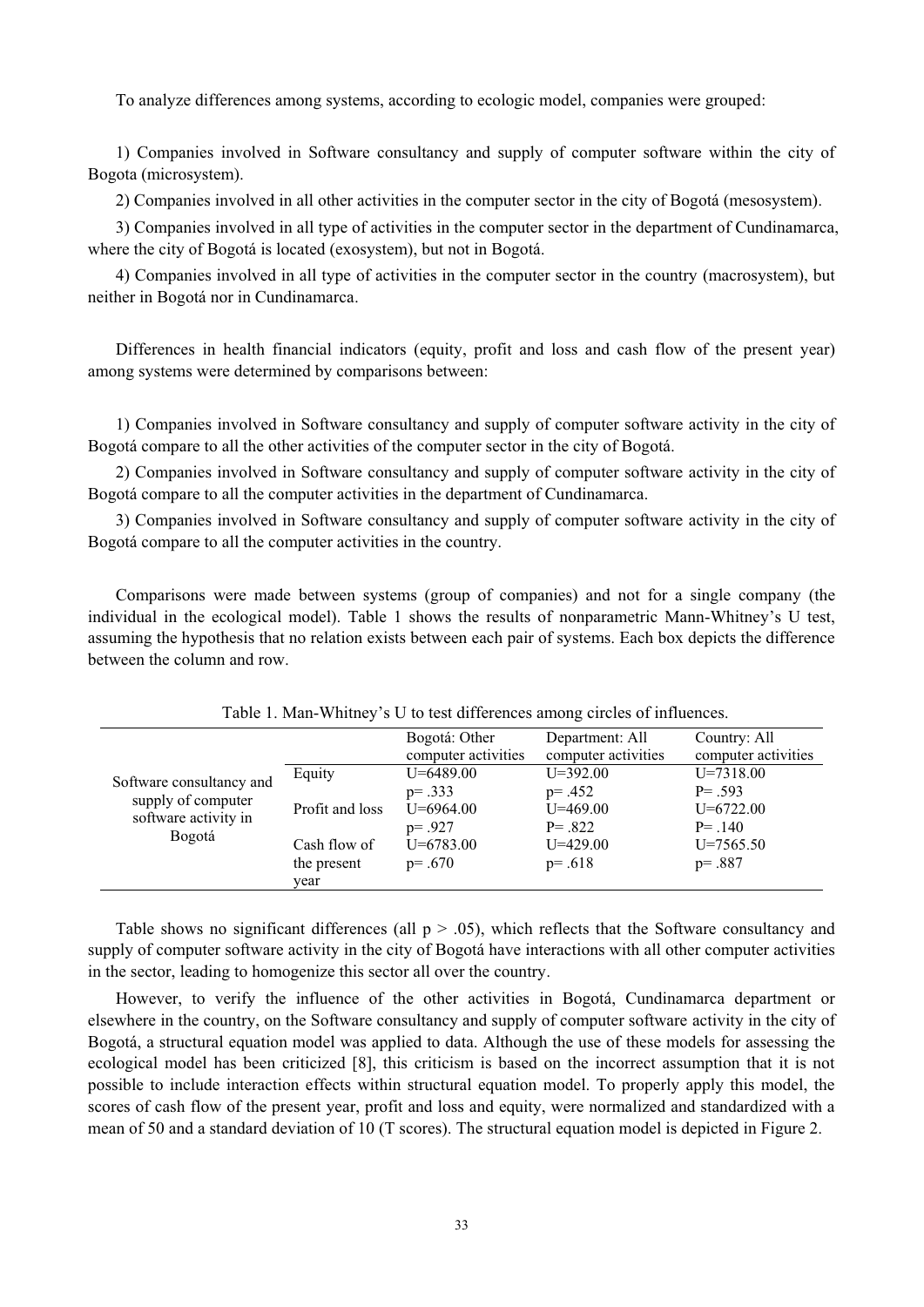

Figure 2. Influences of economic activity, country and department on the financial health indicators of Software consultancy and supply of computer software activity in Bogotá (FS = Financial Statements).

The model was significant (Chi square  $= 5.216$ ,  $p = .734$ ), but most of the influences were not. As shown in Table 2, the only significant influences were those of the latent variable (FS) on the observed variables named equity, profit and loss and cash flow of the present year.

|                                                  |                                                              | Estimate      | р   |
|--------------------------------------------------|--------------------------------------------------------------|---------------|-----|
| Department.                                      | $\leftarrow$ --Country                                       | $-0.016$ .325 |     |
| Economic activity                                | $\leftarrow$ --- Department                                  | $-.087$ .716  |     |
| Financial Statements (FS) <--- Country           |                                                              | 1.000         |     |
| Financial Statements (FS) <--- Economic activity |                                                              | 1.702.144     |     |
| Financial Statements (FS) <--- Department        |                                                              | 2.798.568     |     |
| Equity                                           | <--- Financial Statements (FS)                               | 1.000         |     |
| Profit and loss                                  | <--- Financial Statements (FS)                               | .637          | *** |
|                                                  | Cash flow of the present $\leq$ ---Financial Statements (FS) | .695          | *** |
| *** $p < .001$                                   |                                                              |               |     |

Table 2. Structural equation model. Regression coefficients.

Accordingly, there are no differences in the health financial indicators among the systems where the companies are located and, therefore, strong influences among them exist.

### **2.3. Discussion**

In the ecological model, influence or interaction is a core concept. In this research, interactions is understood as removing differences; it is assumed that the greater the interaction among companies the lower the differentiation among their health financial indicators. This is confirmed by the results, which show no difference in overall indicators of financial health by economic activity within computer sector or by geographical location. This fits what was stated by Porter [16], that in developing countries, there is a tendency for industrial concentration, in large cities, as it happened in the sample, and that government policies do not foster competitiveness, meaning that all companies behave in the same way. In the Software consultancy and supply of computer software activity and even all the activities in the computer sector, homogenization has created an inflexible structure of services by a process of mutual influence, companies focus on products in the same range with uncompetitive prices.

In other Colombian sectors, it has been clearly observed the existence of a few leading companies with excellence results, and a large group of companies with similar financial performance but much lower than the first group [13]. It seems to happen equally in this sector, as shown in Figure 1. Thus, it requires a new logic of innovation, since it is possible that companies assume the same set of principles about the status of the sector, which takes them to reduce innovation and differentiation [17].

In a sector where technology should push towards a clear positioning within the economy, by